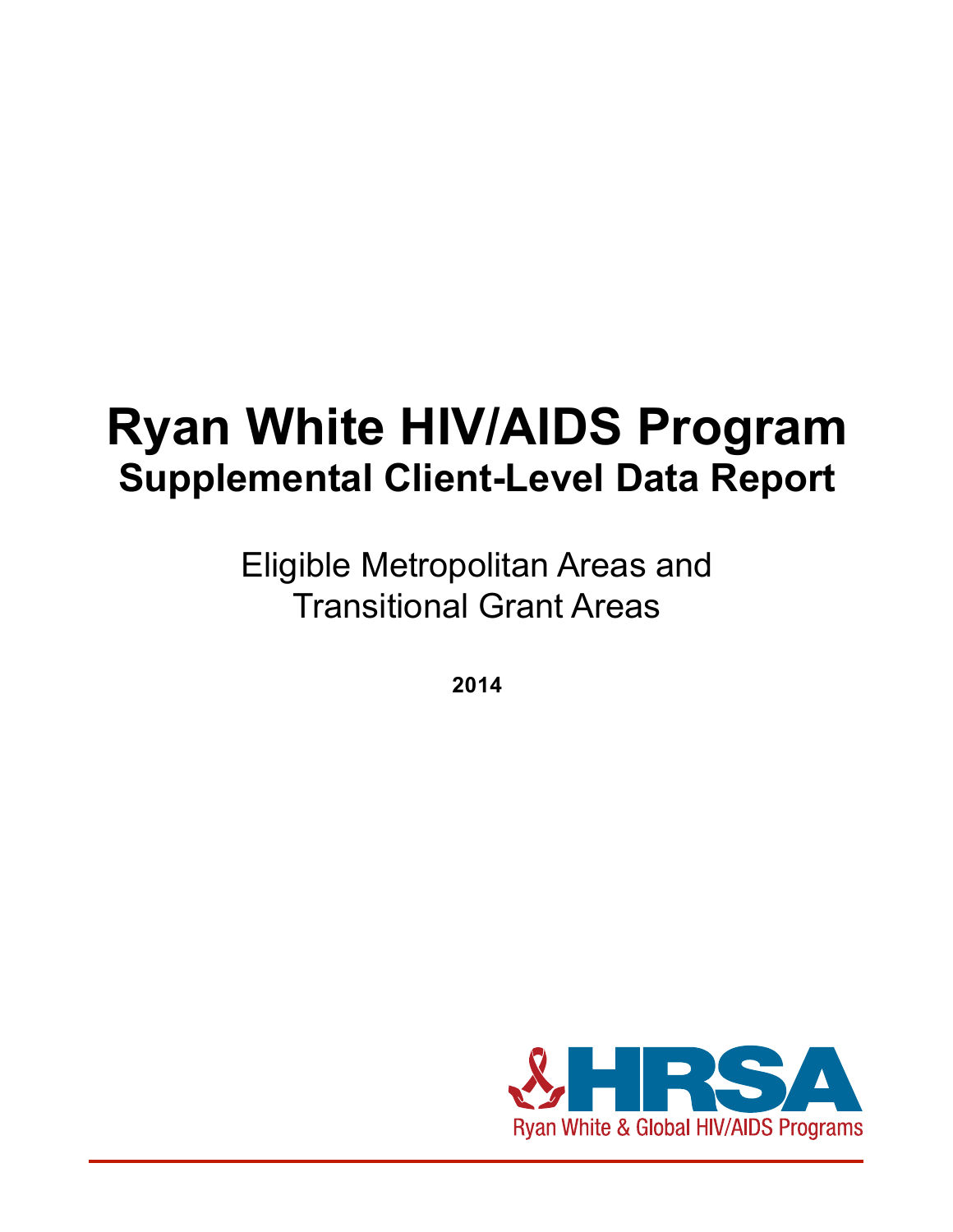The *Ryan White HIV/AIDS Program Supplemental Client-Level Data Report* is published by the Division of Policy and Data, HIV/AIDS Bureau (HAB), Health Resources and Services Administration (HRSA), U.S. Department of Health and Human Services, Rockville, Maryland.

Data are presented for clients reported to the HRSA/HAB Ryan White Services Report (RSR; not including the AIDS Drug Assistance Program) data system for calendar years 2010 through 2014.

The *Ryan White HIV/AIDS Program Supplemental Client-Level Data Report* is not copyrighted and may be used and copied without permission. Citation of the source is, however, appreciated.

#### **Suggested Citation**

Health Resources and Services Administration. Eligible Metropolitan Areas and Transitional Grant Areas. *Ryan White HIV/AIDS Program Supplemental Client-Level Data Report 2014.* [http://hab.hrsa.](http://hab.hrsa.gov/data/servicesdelivered/2014rwhapdatareport.pdf) [gov/data/servicesdelivered/2014EMA-TGASupplement.pdf](http://hab.hrsa.gov/data/servicesdelivered/2014rwhapdatareport.pdf). Published April 2016. Accessed [date].

#### **Health Resources and Services Administration**

James Macrae, MA, MPP...................................................................................... *Administrator (Acting)*

#### **HIV/AIDS Bureau, Health Resources and Services Administration**

| Tracy Matthews, MHA, RN CAPT, USPHS; Deputy Director, Division of Policy and Data |
|-----------------------------------------------------------------------------------|
|                                                                                   |
|                                                                                   |
| <b>HIV/AIDS Programs</b>                                                          |
| & Capacity Development Programs                                                   |

#### **Information about the Ryan White HIV/AIDS Program:** www.[hab.hrsa.gov](http://hab.hrsa.gov/)

**Educational and technical assistance materials about HIV infection and the Ryan White HIV/ AIDS Program:** [www.careacttarget.org](https://careacttarget.org/)

#### **Acknowledgments**

Publication of this report was made possible by the contributions of the Ryan White HIV/AIDS Program grant recipients and subrecipients that provided RSR data to HRSA.

The following HAB staff contributed to the development of this report: Robert Mills, Stacy Cohen, Vimal Rao, and John Milberg.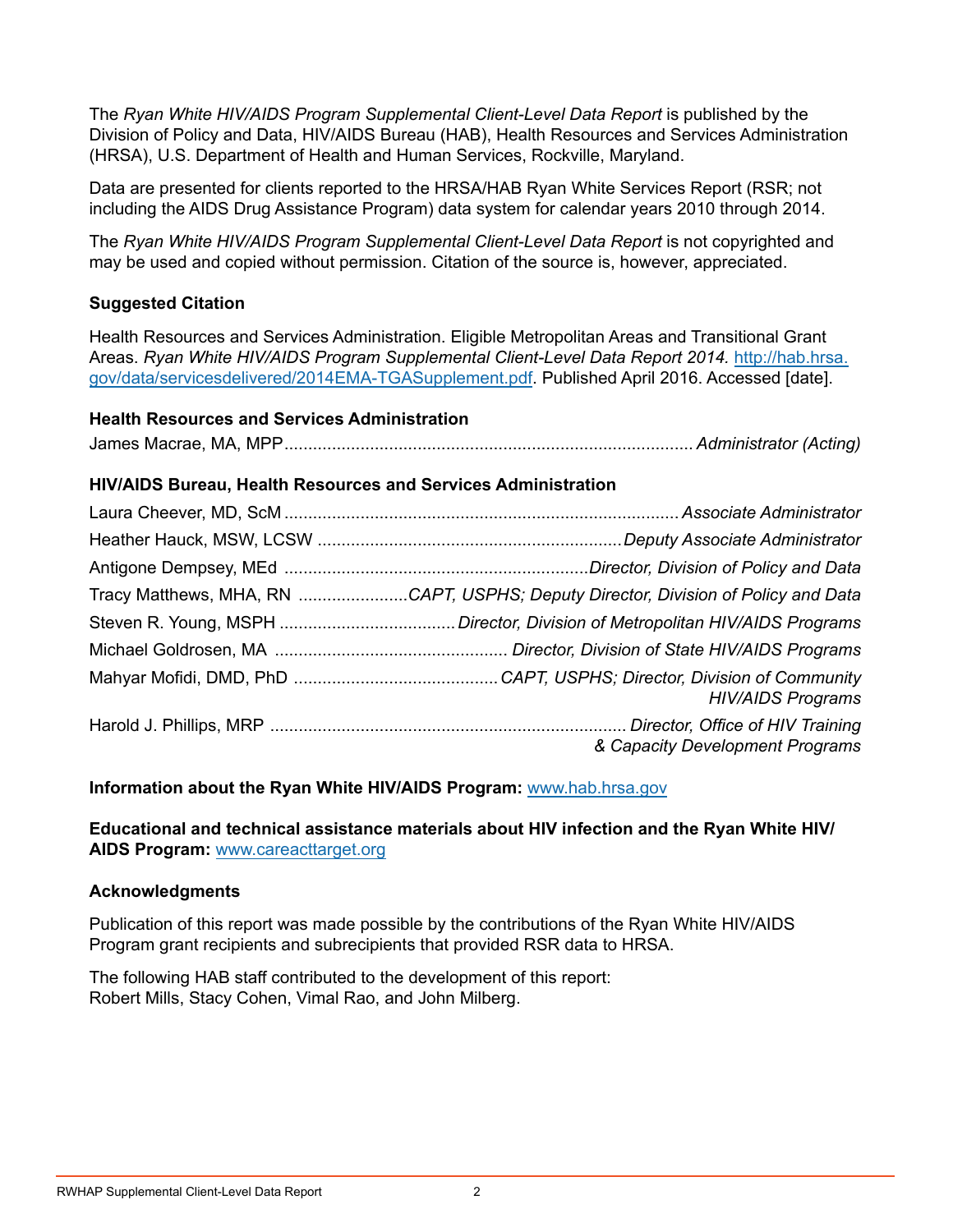## **CONTENTS**

| Table 9b. Ryan White HIV/AIDS Program clients, by eligible metropolitan area and                                                                         |  |
|----------------------------------------------------------------------------------------------------------------------------------------------------------|--|
| Table 10b. Ryan White HIV/AIDS Program clients, by race/ethnicity and eligible                                                                           |  |
| Table 11b. Ryan White HIV/AIDS Program clients, by transmission risk category and                                                                        |  |
| Table 12c. Retention in care among Ryan White HIV/AIDS Program clients, by year and                                                                      |  |
| Table 13c. Viral suppression among Ryan White HIV/AIDS Program clients, by year and<br>eligible metropolitan area and transitional grant area, 2010–2014 |  |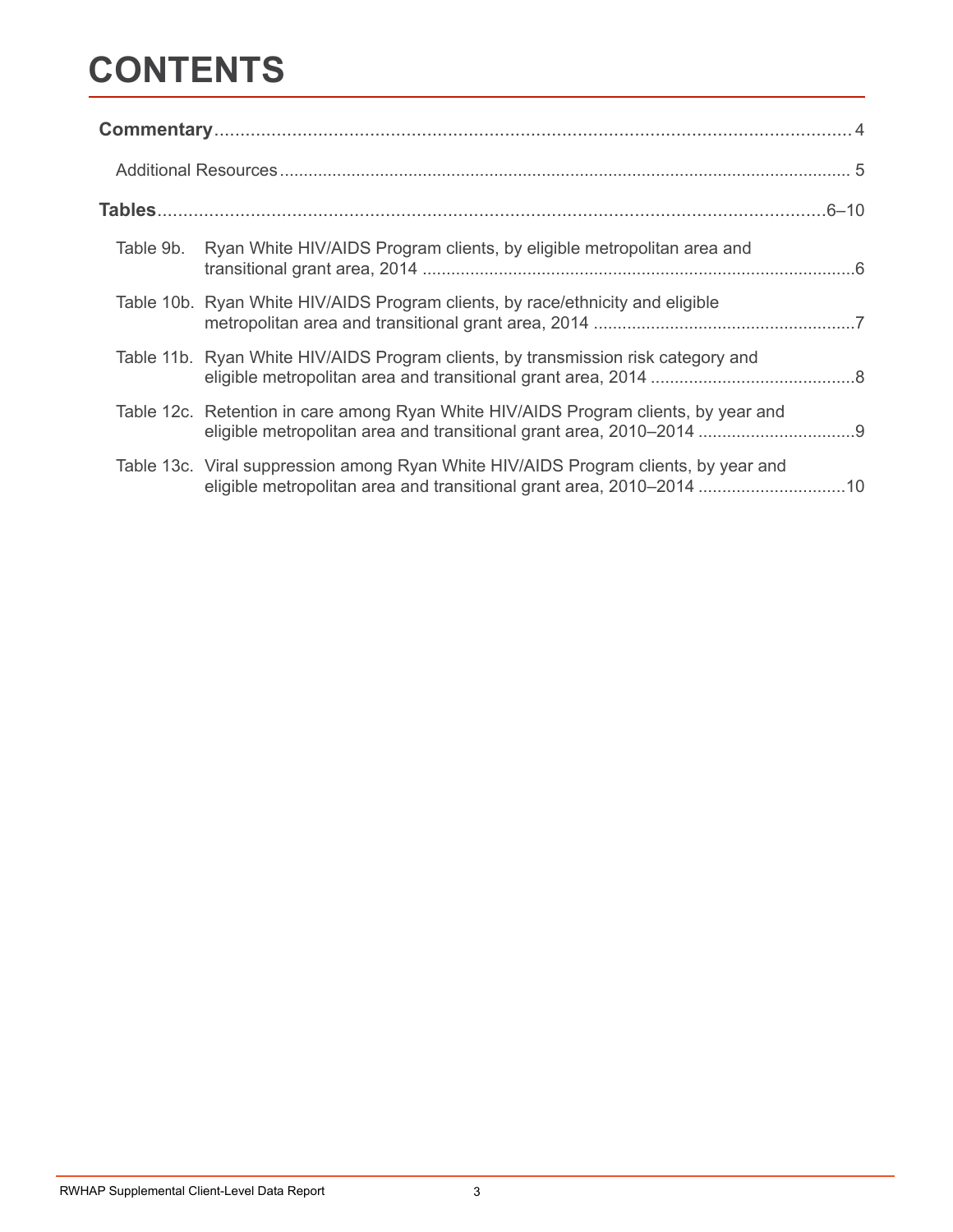## <span id="page-3-0"></span>**COMMENTARY**

This supplemental report serves as an addendum to the *[Ryan White HIV/AIDS Program Annual](http://hab.hrsa.gov/data/servicesdelivered/2014rwhapdatareport.pdf)  [Client-Level Data Report 2014](http://hab.hrsa.gov/data/servicesdelivered/2014rwhapdatareport.pdf)*, released in December 2015.

The Part A program of the Ryan White HIV/AIDS Program (RWHAP) provides emergency assistance to Eligible Metropolitan Areas (EMAs) and Transitional Grant Areas (TGAs)—locales that are most severely affected by the HIV epidemic. To qualify for EMA status, an area must have reported at least 2,000 AIDS cases in the most recent 5 years and have a population of at least 50,000. To be eligible for TGA status, an area must have reported 1,000–1,999 AIDS cases in the most recent 5 years and have a population of at least 50,000. EMAs and TGAs range in size from one city or county to more than 26 different geographic entities; 11 span more than one state. The boundaries of EMAs and TGAs are based on the U.S. Census Bureau delineation of the metropolitan statistical area at the time of first eligibility.

This supplemental report displays client-level data for each EMA and TGA. The corresponding statelevel data tables in the full annual client-level data report include tables 9, 10, 11, 12b, and 13b. Thus, the tables included here are numbered 9b, 10b, 11b, 12c, and 13c.

The data displayed in this report are not limited to clients and services funded by a RWHAP Part A grant recipient; rather, data include all-Part data for providers within the EMA or TGA, regardless of the RWHAP funding stream (i.e., RWHAP Parts A, B, C, and D). In addition, EMA/TGA delineation of data is based on **provider** location rather than client location.

It is important to note that data shown for EMAs and TGAs are not mutually exclusive; clients may have received services from providers in multiple EMAs and TGAs. For Tables 12c and 13c, EMA and TGA subtotals and the total for all EMAs/TGAs were calculated. These calculations were performed independently of the values for each of the EMAs and TGAs and include de-duplicated counts of clients who received services in the EMAs and TGAs. Therefore, the values in each column do not sum to the column subtotals and total.

Table 10b displays EMA and TGA data by race/ethnicity. To protect the confidentiality of clients, all values less than 5 were suppressed. In addition, all data on clients of multiple races have been suppressed. The total column, on which percentages were based, includes all clients with reported race/ethnicity information.

This report includes data reported to the Ryan White HIV/AIDS Program Services Report (RSR) for all clients served by the RWHAP during the specified calendar years. RSR data do not include information about the AIDS Drug Assistance Program (ADAP), which is collected through another data system. Although data presented in this report does not include the ADAP, this does not imply the clients did not receive ADAP services.

For additional Technical Notes, see pages 12 through 16 of the *[Ryan White HIV/AIDS Program Annual](http://hab.hrsa.gov/data/servicesdelivered/2014rwhapdatareport.pdf) [Client-Level Data Report 2014.](http://hab.hrsa.gov/data/servicesdelivered/2014rwhapdatareport.pdf)*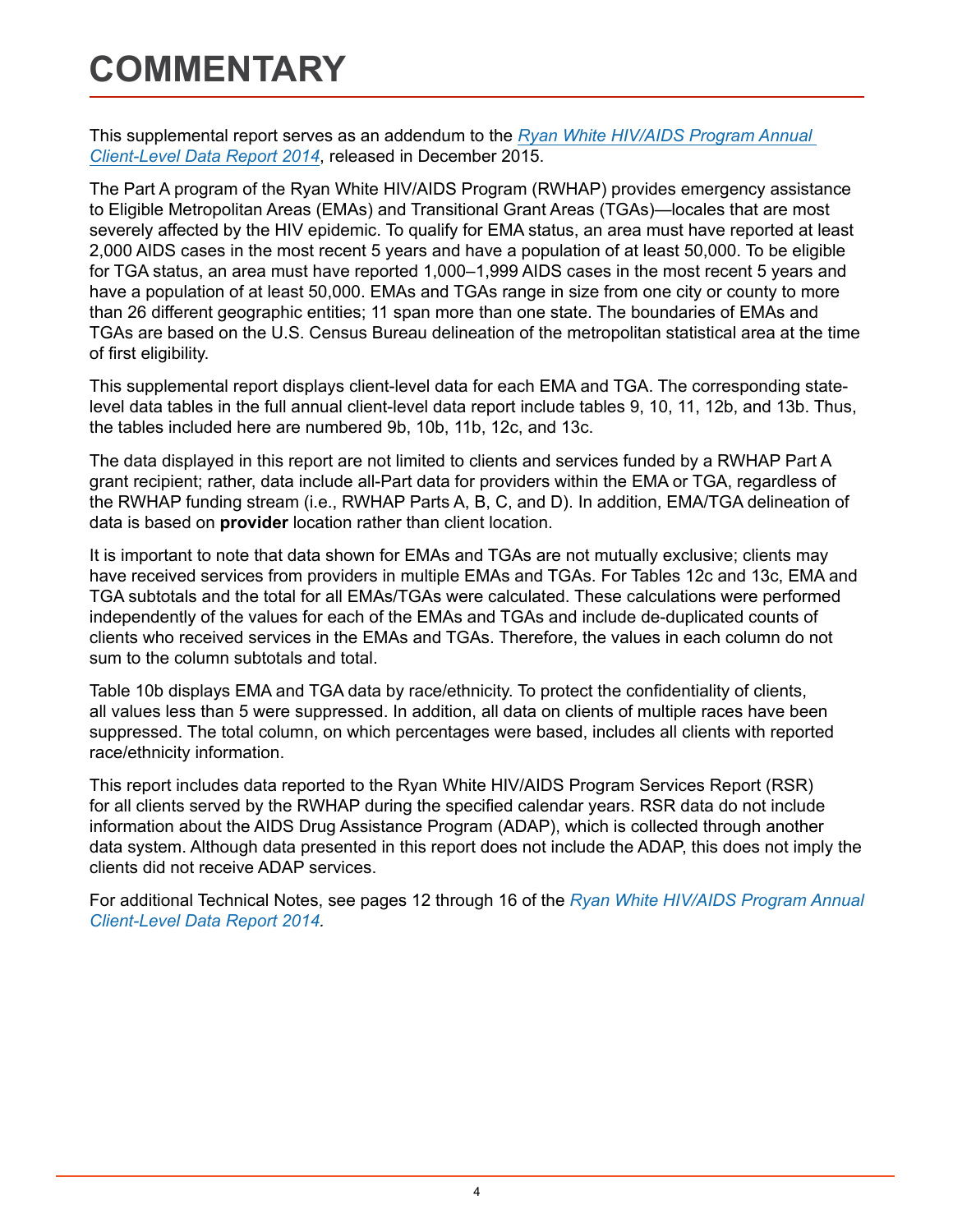### *Additional Resources*

[AIDS.gov,](https://www.aids.gov/) the Nation's source for timely and relevant Federal HIV policies, programs, and resources.

Centers for Disease Control and Prevention. HIV Prevention Resources. [www.cdc.gov/hiv](http://www.cdc.gov/hiv).

Health Resources and Services Administration. HIV/AIDS Programs. [www.hab.hrsa.gov](http://hab.hrsa.gov/).

Health Resources and Services Administration. [Ryan White HIV/AIDS Program Annual](http://www.hab.hrsa.gov/data/servicesdelivered/2014RWHAPDataReport.pdf)  [Client-Level Data Report 2014.](http://www.hab.hrsa.gov/data/servicesdelivered/2014RWHAPDataReport.pdf) Published December 2015. [www.hab.hrsa.gov/data/](http://hab.hrsa.gov/data/servicesdelivered/2014RWHAPDataReport.pdf) [servicesdelivered/2014RWHAPDataReport.pdf.](http://hab.hrsa.gov/data/servicesdelivered/2014RWHAPDataReport.pdf)

[National HIV/AIDS Strategy for the United States, Updated to 2020](https://www.aids.gov/federal-resources/national-hiv-aids-strategy/nhas-update.pdf). [www.aids.gov/federal-resources/](https://www.aids.gov/federal-resources/national-hiv-aids-strategy/nhas-update.pdf) [national-hiv-aids-strategy/nhas-update.pdf](https://www.aids.gov/federal-resources/national-hiv-aids-strategy/nhas-update.pdf).

[TARGET Center: Tools for the Ryan White Community](https://www.careacttarget.org/). [www.careacttarget.org.](https://careacttarget.org/)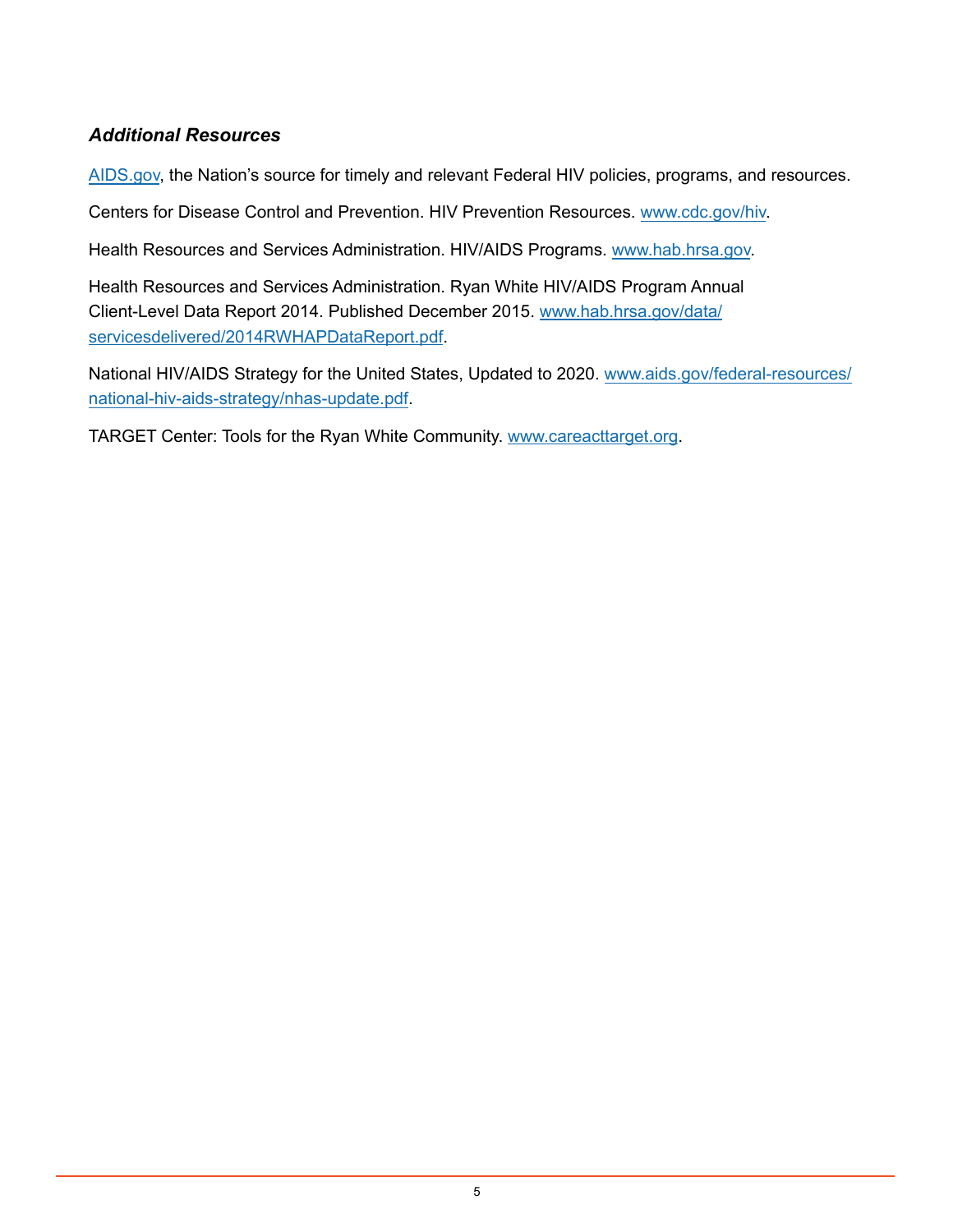<span id="page-5-0"></span>*Table 9b. Ryan White HIV/AIDS Program clients, by eligible metropolitan area and transitional grant area, 2014*

|                                  |        | Adults and adolescents <sup>a</sup> | Children       | <b>Total</b> |        |  |
|----------------------------------|--------|-------------------------------------|----------------|--------------|--------|--|
|                                  | No.    | %                                   | No.            | $\%$         | No.    |  |
| Eligible metropolitan area (EMA) |        |                                     |                |              |        |  |
| Atlanta, GA                      | 13,192 | 97.6                                | 322            | 2.4          | 13,514 |  |
| Baltimore, MD                    | 10,504 | 98.6                                | 155            | 1.5          | 10,659 |  |
| Boston, MA                       | 11,248 | 99.2                                | 92             | 0.8          | 11,340 |  |
| Chicago, IL                      | 20,593 | 98.6                                | 285            | 1.4          | 20,878 |  |
| Dallas, TX                       | 10,897 | 98.6                                | 150            | 1.4          | 11,047 |  |
| Detroit, MI                      | 5,331  | 96.5                                | 193            | 3.5          | 5,524  |  |
| Ft. Lauderdale, FL               | 12,971 | 92.8                                | 1,005          | 7.2          | 13,976 |  |
| Houston, TX                      | 12,807 | 98.4                                | 214            | 1.6          | 13,021 |  |
|                                  |        | 98.1                                | 368            |              |        |  |
| Los Angeles, CA                  | 18,832 |                                     |                | 1.9          | 19,200 |  |
| Miami, FL                        | 11,856 | 98.8                                | 141            | 1.2          | 11,997 |  |
| Nassau Suffolk, NY               | 3,782  | 98.3                                | 67             | 1.7          | 3,849  |  |
| New Haven, CT                    | 1,974  | 99.6                                | 9              | 0.5          | 1,983  |  |
| New Orleans, LA                  | 6,226  | 99.0                                | 63             | 1.0          | 6,289  |  |
| New York, NY                     | 44,158 | 99.4                                | 250            | 0.6          | 44,408 |  |
| Newark, NJ                       | 7,323  | 98.3                                | 125            | 1.7          | 7,448  |  |
| Orlando, FL                      | 4,928  | 99.9                                | 6              | 0.1          | 4,934  |  |
| Philadelphia, PA                 | 18,258 | 98.1                                | 361            | 1.9          | 18,619 |  |
| Phoenix, AZ                      | 4,580  | 98.1                                | 89             | 1.9          | 4,669  |  |
| San Diego, CA                    | 6,298  | 98.8                                | 78             | 1.2          | 6,376  |  |
| San Francisco, CA                | 6,530  | 100.0                               | 3              | 0.1          | 6,533  |  |
| San Juan, PR                     | 8,000  | 99.5                                | 39             | 0.5          | 8,039  |  |
| Tampa-St. Petersburg, FL         | 5,922  | 98.1                                | 114            | 1.9          | 6,036  |  |
| Washington, DC                   | 12,440 | 99.2                                | 100            | 0.8          | 12,540 |  |
| West Palm Beach, FL              |        | 99.9                                | 5              | 0.1          | 3,648  |  |
|                                  | 3,643  |                                     |                |              |        |  |
| Transitional grant area (TGA)    |        |                                     |                |              |        |  |
| Austin, TX                       | 2,684  | 99.8                                | 5              | 0.2          | 2,689  |  |
| Baton Rouge, LA                  | 5,958  | 99.0                                | 60             | 1.0          | 6,018  |  |
| Bergen-Passaic, NJ               | 2,675  | 99.9                                | 2              | 0.1          | 2,677  |  |
| Charlotte, NC                    | 3,054  | 100.0                               | 1              | 0.0          | 3,055  |  |
| Cleveland, OH                    | 3,340  | 99.4                                | 21             | 0.6          | 3,361  |  |
| Columbus, OH                     | 4,201  | 98.2                                | 76             | 1.8          | 4,277  |  |
| Denver, CO                       | 6,239  | 96.7                                | 210            | 3.3          | 6,449  |  |
| Ft. Worth, TX                    | 2,829  | 97.9                                | 61             | 2.1          | 2,890  |  |
| Hartford, CT                     | 2,647  | 99.6                                | 12             | 0.5          | 2,659  |  |
| Indianapolis, IN                 | 4,489  | 99.8                                | 8              | 0.2          | 4,497  |  |
| Jacksonville, FL                 | 4,990  | 94.5                                | 290            | 5.5          | 5,280  |  |
| Jersey City, NJ                  | 2,181  | 99.0                                | 22             | 1.0          | 2,203  |  |
| Kansas City, MO                  | 2,548  | 99.3                                | 18             | 0.7          | 2,566  |  |
|                                  | 2,286  |                                     |                |              |        |  |
| Las Vegas, NV                    |        | 97.4                                | 60             | 2.6          | 2,346  |  |
| Memphis, TN                      | 4,356  | 98.3                                | 75             | 1.7          | 4,431  |  |
| Middlesex, NJ                    | 2,170  | 97.1                                | 65             | 2.9          | 2,235  |  |
| Minneapolis-St. Paul, MN         | 4,961  | 99.3                                | 35             | 0.7          | 4,996  |  |
| Nashville, TN                    | 5,088  | 99.9                                | $\overline{7}$ | 0.1          | 5,095  |  |
| Norfolk, VA                      | 2,599  | 100.0                               | 1              | 0.0          | 2,600  |  |
| Oakland, CA                      | 3,975  | 98.8                                | 49             | 1.2          | 4,024  |  |
| Orange County, CA                | 2,224  | 99.9                                | 3              | 0.1          | 2,227  |  |
| Portland, OR                     | 2,991  | 98.4                                | 50             | 1.6          | 3,041  |  |
| Riverside-San Bernardino, CA     | 3,520  | 100.0                               | 0              | 0.0          | 3,520  |  |
| Sacramento, CA                   | 2,878  | 99.1                                | 27             | 0.9          | 2,905  |  |
| San Antonio, TX                  | 3,039  | 99.0                                | 31             | 1.0          | 3,070  |  |
| San Jose, CA                     | 1,365  | 100.0                               | 0              | 0.0          | 1,365  |  |
| Seattle, WA                      | 3,945  | 99.5                                | 19             | 0.5          | 3,964  |  |
| St. Louis, MO                    | 6,102  | 98.8                                | 75             | 1.2          | 6,177  |  |

Abbreviations: EMA, eligible metropolitan area; TGA, transitional grant area.

*Note.* Clients served include people living with HIV and affected family members.

Percentages shown are based on the row total.

EMA/TGA delineations are based on provider location.

Data shown for EMAs and TGAs are not mutually exclusive; clients may have received services from providers in multiple EMAs and/or TGAs.

<sup>a</sup> *Adults and adolescents* refers to clients aged 13 years and older during the calendar year.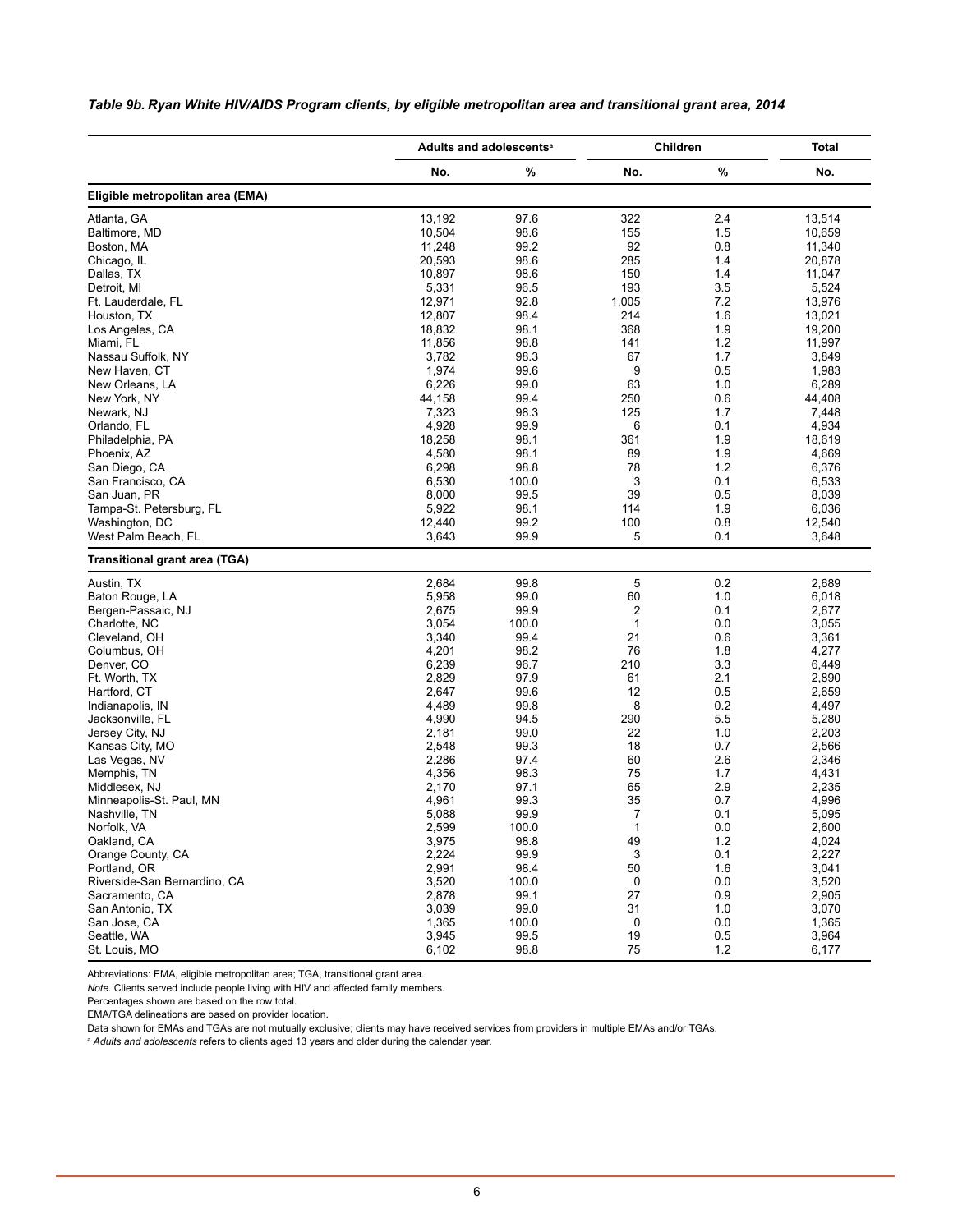<span id="page-6-0"></span>*Table 10b. Ryan White HIV/AIDS Program clients, by race/ethnicity and eligible metropolitan area and transitional grant area, 2014*

|                                  | American Indian/<br><b>Alaska Native</b> |         | Asian |      |        | <b>Black/African</b><br>American |        | Hispanic/Latino <sup>a</sup> |                | Native Hawaiian/<br><b>Pacific Islander</b> |       | White |        |
|----------------------------------|------------------------------------------|---------|-------|------|--------|----------------------------------|--------|------------------------------|----------------|---------------------------------------------|-------|-------|--------|
|                                  | No.                                      | $\%$    | No.   | $\%$ | No.    | %                                | No.    | $\%$                         | No.            | %                                           | No.   | $\%$  | No.    |
| Eligible metropolitan area (EMA) |                                          |         |       |      |        |                                  |        |                              |                |                                             |       |       |        |
| Atlanta, GA                      | 9                                        | 0.1     | 97    | 0.7  | 10,700 | 79.3                             | 759    | 5.6                          | 8              | 0.1                                         | 1,782 | 13.2  | 13,497 |
| Baltimore, MD                    | 13                                       | 0.1     | 63    | 0.6  | 8,918  | 82.9                             | 310    | 2.9                          | 5              | 0.1                                         | 1,265 | 11.8  | 10,755 |
| Boston, MA                       | 29                                       | 0.3     | 187   | 1.7  | 3,438  | 30.8                             | 2,905  | 26.0                         | 12             | 0.1                                         | 4,415 | 39.5  | 11,171 |
| Chicago, IL                      | 56                                       | 0.3     | 211   | 1.0  | 12,570 | 60.8                             | 4,171  | 20.2                         | 11             | 0.1                                         | 3,379 | 16.4  | 20,664 |
| Dallas, TX                       | 20                                       | 0.2     | 107   | 1.0  | 5,496  | 49.8                             | 2,467  | 22.4                         |                |                                             | 2,867 | 26.0  | 11,027 |
| Detroit, MI                      | $\overline{7}$                           | 0.1     | 19    | 0.3  | 4.333  | 78.5                             | 179    | 3.2                          |                | $\star$                                     | 809   | 14.7  | 5,518  |
| Ft. Lauderdale, FL               | 8                                        | 0.1     | 54    | 0.4  | 7,712  | 55.6                             | 1,901  | 13.7                         |                | $\star$                                     | 3,177 | 22.9  | 13,868 |
| Houston, TX                      | 30                                       | 0.2     | 144   | 1.1  | 6.863  | 52.7                             | 3.651  | 28.0                         | 8              | 0.1                                         | 2.259 | 17.4  | 13.022 |
| Los Angeles, CA                  | 64                                       | 0.3     | 592   | 3.1  | 4,150  | 21.6                             | 9,608  | 50.1                         | 75             | 0.4                                         | 4,637 | 24.2  | 19.178 |
| Miami, FL                        | 11                                       | 0.1     | 31    | 0.3  | 5.478  | 45.7                             | 5.441  | 45.4                         |                |                                             | 943   | 7.9   | 11.980 |
| Nassau Suffolk, NY               | 10                                       | 0.3     | 52    | 1.4  | 1,771  | 46.0                             | 838    | 21.8                         |                | $\star$                                     | 1,100 | 28.6  | 3,849  |
| New Haven, CT                    |                                          |         | 5     | 0.3  | 781    | 39.4                             | 690    | 34.8                         |                | $\star$                                     | 489   | 24.7  | 1,983  |
| New Orleans, LA                  | 9                                        | 0.1     | 17    | 0.3  | 4,507  | 71.7                             | 276    | 4.4                          |                | $\star$                                     | 1,346 | 21.4  | 6,289  |
| New York, NY                     | 88                                       | 0.2     | 585   | 1.3  | 22,748 | 51.8                             | 15,321 | 34.9                         | 38             | 0.1                                         | 4,562 | 10.4  | 43,925 |
| Newark, NJ                       |                                          |         | 21    | 0.3  | 5,415  | 72.7                             | 1,398  | 18.8                         | $\overline{7}$ | 0.1                                         | 541   | 7.3   | 7,448  |
| Orlando, FL                      | 9                                        | 0.2     | 31    | 0.6  | 2.093  | 42.9                             | 1,392  | 28.5                         |                |                                             | 1,310 | 26.8  | 4.884  |
| Philadelphia, PA                 | 13                                       | 0.1     | 142   | 0.8  | 11,688 | 63.2                             | 2,476  | 13.4                         | 19             | 0.1                                         | 3,225 | 17.4  | 18,505 |
| Phoenix, AZ                      | 120                                      | 2.6     | 82    | 1.8  | 809    | 17.4                             | 1,555  | 33.4                         | 15             | 0.3                                         | 1,892 | 40.6  | 4.655  |
| San Diego, CA                    | 31                                       | 0.5     | 150   | 2.4  | 857    | 13.5                             | 2,629  | 41.3                         | 18             | 0.3                                         | 2,547 | 40.1  | 6,359  |
| San Francisco, CA                | 76                                       | 1.2     | 335   | 5.4  | 1,355  | 21.7                             | 1,341  | 21.5                         | 57             | 0.9                                         | 2.892 | 46.4  | 6.234  |
| San Juan, PR                     |                                          |         |       |      | 15     | 0.2                              | 7,927  | 98.6                         |                |                                             | 55    | 0.7   | 8,039  |
| Tampa-St. Petersburg, FL         | 11                                       | 0.2     | 42    | 0.7  | 2.441  | 40.6                             | 1.067  | 17.8                         |                | $\star$                                     | 2,297 | 38.2  | 6.008  |
| Washington, DC                   | 17                                       | 0.1     | 150   | 1.3  | 9,190  | 76.7                             | 1,347  | 11.2                         | 5              | 0.0                                         | 1,147 | 9.6   | 11,989 |
| West Palm Beach, FL              |                                          |         | 9     | 0.3  | 2,349  | 65.0                             | 561    | 15.5                         |                |                                             | 678   | 18.8  | 3,614  |
|                                  |                                          |         |       |      |        |                                  |        |                              |                |                                             |       |       |        |
| Transitional grant area (TGA)    |                                          |         |       |      |        |                                  |        |                              |                |                                             |       |       |        |
| Austin, TX                       | 20                                       | 0.7     | 30    | 1.1  | 690    | 25.7                             | 911    | 33.9                         |                | $\star$                                     | 1.031 | 38.3  | 2,689  |
| Baton Rouge, LA                  | 5                                        | 0.1     | 19    | 0.3  | 4,149  | 69.0                             | 163    | 2.7                          |                |                                             | 1,518 | 25.3  | 6,012  |
| Bergen-Passaic, NJ               |                                          |         | 38    | 1.4  | 1,021  | 38.3                             | 1,202  | 45.1                         |                |                                             | 379   | 14.2  | 2,663  |
| Charlotte, NC                    | 16                                       | 0.5     | 22    | 0.7  | 2,145  | 70.3                             | 215    | 7.0                          |                |                                             | 612   | 20.1  | 3.053  |
| Cleveland, OH                    |                                          |         | 6     | 0.2  | 1,910  | 56.8                             | 303    | 9.0                          |                | $\star$                                     | 1,078 | 32.1  | 3,361  |
| Columbus, OH                     | 6                                        | 0.1     | 32    | 0.8  | 1.793  | 42.3                             | 192    | 4.5                          |                |                                             | 2,108 | 49.8  | 4.236  |
| Denver, CO                       | 82                                       | 1.3     | 88    | 1.4  | 1,244  | 19.9                             | 1,453  | 23.2                         | 10             | 0.2                                         | 3,228 | 51.5  | 6,267  |
| Ft. Worth, TX                    | 10                                       | 0.4     | 49    | 1.7  | 1,359  | 47.0                             | 574    | 19.9                         |                | $\star$                                     | 889   | 30.8  | 2,890  |
| Hartford, CT                     |                                          |         | 14    | 0.5  | 911    | 34.4                             | 1,066  | 40.2                         |                | $\star$                                     | 619   | 23.4  | 2.650  |
| Indianapolis, IN                 | 6                                        | 0.1     | 90    | 2.0  | 1,787  | 39.7                             | 303    | 6.7                          |                | $\star$                                     | 2,206 | 49.1  | 4.497  |
| Jacksonville, FL                 |                                          |         | 38    | 0.7  | 3,458  | 65.9                             | 294    | 5.6                          | 5              | 0.1                                         | 1,336 | 25.5  | 5,250  |
| Jersey City, NJ                  |                                          | $\star$ | 39    | 1.8  | 878    | 39.9                             | 958    | 43.5                         |                |                                             | 290   | 13.2  | 2.203  |
| Kansas City, MO                  | 12                                       | 0.5     | 16    | 0.6  | 1,177  | 45.9                             | 262    | 10.2                         |                | $\star$                                     | 1,047 | 40.8  | 2,566  |
| Las Vegas, NV                    | 14                                       | 0.6     | 30    | 1.3  | 679    | 29.0                             | 654    | 27.9                         | 16             | 0.7                                         | 691   | 29.5  | 2,342  |
| Memphis, TN                      | 5                                        | 0.1     | 8     | 0.2  | 3,767  | 85.3                             | 89     | 2.0                          |                |                                             | 397   | 9.0   | 4,418  |
| Middlesex, NJ                    |                                          |         | 34    | 1.5  | 1,198  | 53.6                             | 680    | 30.4                         |                | $\star$                                     | 294   | 13.2  | 2.235  |
| Minneapolis-St. Paul, MN         | 120                                      | 2.4     | 82    | 1.7  | 2,212  | 44.5                             | 469    | 9.4                          | 9              | 0.2                                         | 1,969 | 39.6  | 4,973  |
| Nashville, TN                    |                                          |         | 43    | 0.8  | 2.379  | 46.7                             | 278    | 5.5                          |                | $\star$                                     | 2.316 | 45.5  | 5,091  |
| Norfolk, VA                      | $\star$                                  | $\star$ | 13    | 0.5  | 1,852  | 72.8                             | 124    | 4.9                          |                | $\star$                                     | 417   | 16.4  | 2,545  |
| Oakland, CA                      | 25                                       | 0.6     | 170   | 4.3  | 1,839  | 46.6                             | 838    | 21.2                         | 34             | 0.9                                         | 932   | 23.6  | 3,949  |
| Orange County, CA                |                                          |         | 114   | 5.2  | 115    | 5.2                              | 1,344  | 60.9                         | 10             | 0.5                                         | 606   | 27.5  | 2,208  |
| Portland, OR                     | 16                                       | 0.5     | 52    | 1.7  | 281    | 9.3                              | 467    | 15.5                         | 15             | 0.5                                         | 1,964 | 65.0  |        |
|                                  | 18                                       | 0.5     | 41    | 1.2  | 340    | 9.7                              |        | 33.2                         | 9              | 0.3                                         | 1,899 | 54.3  | 3,022  |
| Riverside-San Bernardino, CA     |                                          |         |       |      |        |                                  | 1,163  |                              |                |                                             |       |       | 3,500  |
| Sacramento, CA                   | 44                                       | 1.5     | 75    | 2.6  | 675    | 23.2                             | 546    | 18.8                         | 21             | 0.7                                         | 1,512 | 52.1  | 2,905  |
| San Antonio, TX                  | 11                                       | 0.4     | 29    | 0.9  | 570    | 18.6                             | 1,861  | 60.6                         |                |                                             | 589   | 19.2  | 3,070  |
| San Jose, CA                     | $\overline{7}$                           | 0.5     | 115   | 8.5  | 170    | 12.5                             | 695    | 51.1                         | 13             | 1.0                                         | 347   | 25.5  | 1,361  |
| Seattle, WA                      | 36                                       | 0.9     | 116   | 3.0  | 1,021  | 26.1                             | 534    | 13.6                         | 43             | 1.1                                         | 2,083 | 53.2  | 3,918  |
| St. Louis, MO                    | 26                                       | 0.4     | 28    | 0.5  | 3.417  | 55.3                             | 260    | 4.2                          | 5              | 0.1                                         | 2,341 | 37.9  | 6,175  |

Abbreviations: EMA, eligible metropolitan area; TGA, transitional grant area.

\* Data are suppressed due to small cell size.

Note. Percentages shown are based on the row total. To ensure confidentiality, values less than (<) 5 have been suppressed; in addition, all data on clients of multiple races have been suppressed.

EMA/TGA delineations are based on provider location.

Data shown for EMAs and TGAs are not mutually exclusive; clients may have received services from providers in multiple EMAs and/or TGAs.

a Hispanics/Latinos can be of any race.

b Includes all clients with reported race/ethnicity information.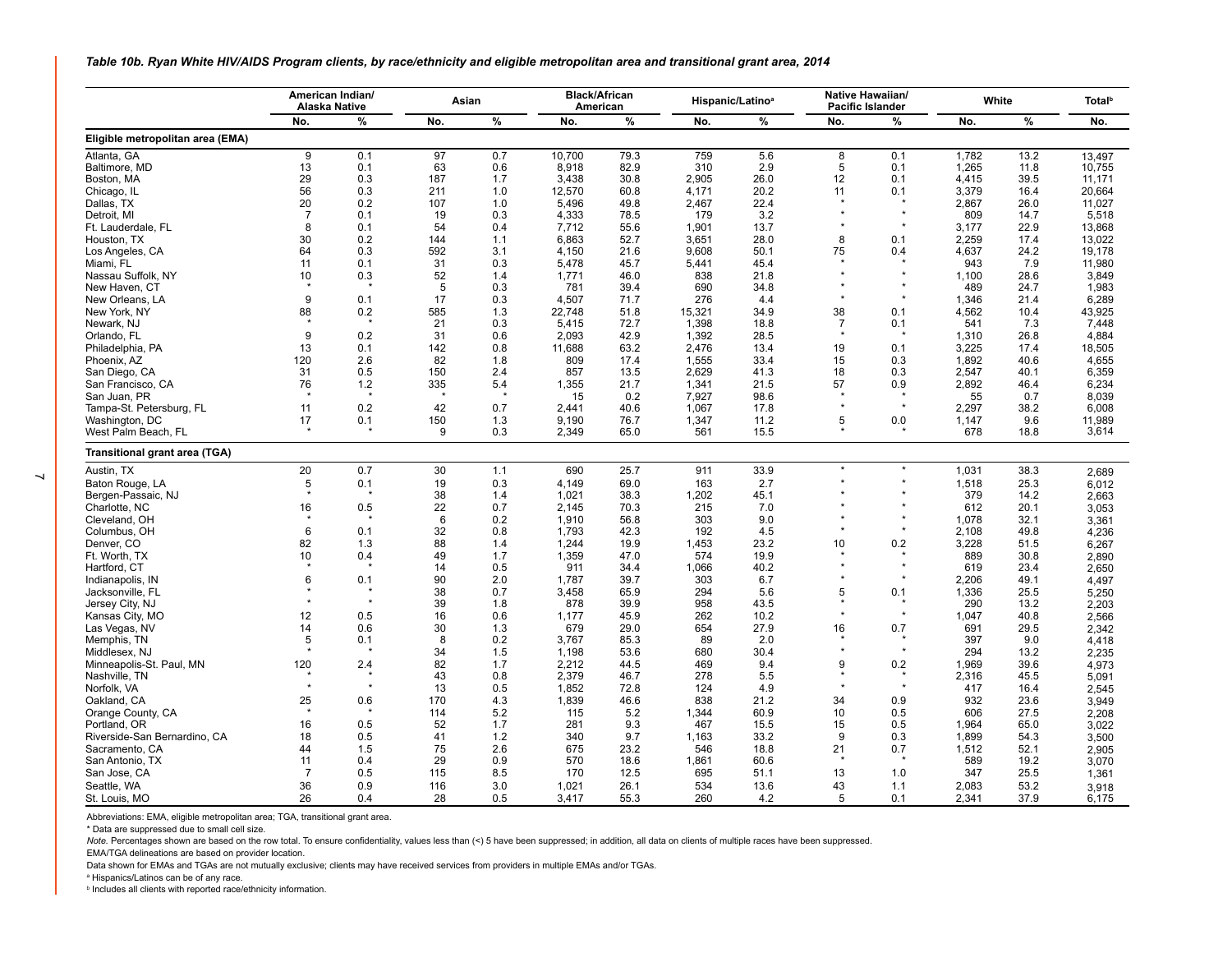<span id="page-7-0"></span>*Table 11b. Ryan White HIV/AIDS Program clients, by transmission risk category and eligible metropolitan area and transitional grant area, 2014*

|                                  | Male-to-male sexual<br>contact |      | Injection drug use |      | Male-to-male sexual contact<br>and injection drug use |      |        | Heterosexual contact <sup>a</sup> |                | <b>Perinatal infection</b> | Other <sup>b</sup> | <b>Total</b> |        |
|----------------------------------|--------------------------------|------|--------------------|------|-------------------------------------------------------|------|--------|-----------------------------------|----------------|----------------------------|--------------------|--------------|--------|
|                                  | No.                            | %    | No.                | %    | No.                                                   | %    | No.    | %                                 | No.            | $\%$                       | No.                | %            | No.    |
| Eligible metropolitan area (EMA) |                                |      |                    |      |                                                       |      |        |                                   |                |                            |                    |              |        |
| Atlanta, GA                      | 7,264                          | 55.1 | 332                | 2.5  | 223                                                   | 1.7  | 4,822  | 36.6                              | 476            | 3.6                        | 60                 | 0.5          | 13,177 |
| Baltimore, MD                    | 1,338                          | 22.9 | 1,271              | 21.8 | 75                                                    | 1.3  | 2,741  | 47.0                              | 376            | 6.4                        | 35                 | 0.6          | 5,836  |
| Boston, MA                       | 3,844                          | 36.0 | 2,095              | 19.6 | 216                                                   | 2.0  | 4.069  | 38.1                              | 306            | 2.9                        | 151                | 1.4          | 10,681 |
| Chicago, IL                      | 8,298                          | 50.9 | 1.175              | 7.2  | 183                                                   | 1.1  | 5,937  | 36.5                              | 528            | 3.2                        | 169                | 1.0          | 16.290 |
| Dallas, TX                       | 5,934                          | 56.1 | 504                | 4.8  | 378                                                   | 3.6  | 3,495  | 33.1                              | 202            | 1.9                        | 60                 | 0.6          | 10.573 |
| Detroit. MI                      | 2.674                          | 50.5 | 273                | 5.2  | 76                                                    | 1.4  | 2.057  | 38.8                              | 170            | 3.2                        | 49                 | 0.9          | 5,299  |
| Ft. Lauderdale, FL               | 4,875                          | 41.4 | 296                | 2.5  | 93                                                    | 0.8  | 5,678  | 48.2                              | 735            | 6.2                        | 107                | 0.9          | 11,784 |
| Houston, TX                      | 4,338                          | 44.6 | 363                | 3.7  | 125                                                   | 1.3  | 4,464  | 45.9                              | 373            | 3.8                        | 66                 | 0.7          | 9,729  |
| Los Angeles, CA                  | 11,814                         | 65.2 | 664                | 3.7  | 764                                                   | 4.2  | 4.243  | 23.4                              | 494            | 2.7                        | 134                | 0.7          | 18.113 |
| Miami, FL                        | 4,971                          | 43.1 | 460                | 4.0  | 124                                                   | 1.1  | 5,557  | 48.2                              | 356            | 3.1                        | 64                 | 0.6          | 11,532 |
| Nassau Suffolk, NY               | 864                            | 22.6 | 340                | 8.9  | 27                                                    | 0.7  | 2.298  | 60.0                              | 229            | 6.0                        | 72                 | 1.9          | 3,830  |
| New Haven, CT                    | 482                            | 25.2 | 513                | 26.8 | 20                                                    | 1.1  | 836    | 43.7                              | 38             | 2.0                        | 24                 | 1.3          | 1,913  |
| New Orleans, LA                  | 2,100                          | 40.6 | 270                | 5.2  | 32                                                    | 0.6  | 2.645  | 51.2                              | 88             | 1.7                        | 32                 | 0.6          | 5,167  |
| New York, NY                     | 13,072                         | 34.2 | 3,564              | 9.3  | 389                                                   | 1.0  | 19,625 | 51.3                              | 1,210          | 3.2                        | 363                | 1.0          | 38,223 |
| Newark, NJ                       | 1.333                          | 21.6 | 993                | 16.1 | 68                                                    | 1.1  | 3.369  | 54.5                              | 323            | 5.2                        | 99                 | 1.6          | 6.185  |
| Orlando, FL                      | 2,170                          | 44.6 | 216                | 4.4  | 46                                                    | 1.0  | 2,299  | 47.3                              | 70             | 1.4                        | 61                 | 1.3          | 4,862  |
| Philadelphia, PA                 | 6.062                          | 34.6 | 2.636              | 15.1 | 495                                                   | 2.8  | 7.543  | 43.1                              | 610            | 3.5                        | 159                | 0.9          | 17.505 |
| Phoenix, AZ                      | 2,596                          | 56.9 | 271                | 5.9  | 337                                                   | 7.4  | 1,194  | 26.2                              | 126            | 2.8                        | 42                 | 0.9          | 4,566  |
| San Diego, CA                    | 4.276                          | 70.0 | 333                | 5.5  | 361                                                   | 5.9  | 991    | 16.2                              | 100            | 1.6                        | 51                 | 0.8          | 6.112  |
| San Francisco, CA                | 3,601                          | 65.5 | 716                | 13.0 | 660                                                   | 12.0 | 464    | 8.4                               | 18             | 0.3                        | 41                 | 0.8          | 5,500  |
| San Juan, PR                     | 1.966                          | 24.7 | 1.419              | 17.8 | 36                                                    | 0.5  | 4.270  | 53.6                              | 196            | 2.5                        | 83                 | 1.0          | 7.970  |
| Tampa-St. Petersburg, FL         | 2,721                          | 45.9 | 266                | 4.5  | 89                                                    | 1.5  | 2,507  | 42.3                              | 252            | 4.3                        | 91                 | 1.5          | 5,926  |
| Washington, DC                   | 3,754                          | 36.8 | 473                | 4.6  | 60                                                    | 0.6  | 5,466  | 53.6                              | 309            | 3.0                        | 131                | 1.3          | 10,193 |
| West Palm Beach, FL              | 767                            | 21.7 | 86                 | 2.4  | 22                                                    | 0.6  | 2,591  | 73.2                              | 50             | 1.4                        | 24                 | 0.7          | 3,540  |
| Transitional grant area (TGA)    |                                |      |                    |      |                                                       |      |        |                                   |                |                            |                    |              |        |
| Austin, TX                       | 1,597                          | 59.8 | 189                | 7.1  | 172                                                   | 6.4  | 679    | 25.4                              | 12             | 0.5                        | 24                 | 0.9          | 2,673  |
| Baton Rouge, LA                  | 2,370                          | 42.6 | 351                | 6.3  | 100                                                   | 1.8  | 2,636  | 47.4                              | 66             | 1.2                        | 38                 | 0.7          | 5,561  |
| Bergen-Passaic, NJ               | 351                            | 19.5 | 219                | 12.2 | 14                                                    | 0.8  | 1,178  | 65.6                              | 13             | 0.7                        | 21                 | 1.2          | 1,796  |
| Charlotte, NC                    | 1,437                          | 47.2 | 137                | 4.5  | 36                                                    | 1.2  | 1.377  | 45.2                              | 27             | 0.9                        | 32                 | 1.1          | 3.046  |
| Cleveland, OH                    | 1,854                          | 55.3 | 182                | 5.4  | 40                                                    | 1.2  | 1,187  | 35.4                              | 64             | 1.9                        | 27                 | 0.8          | 3,354  |
| Columbus, OH                     | 2,399                          | 63.4 | 82                 | 2.2  | 18                                                    | 0.5  | 1.145  | 30.2                              | 111            | 2.9                        | 32                 | 0.8          | 3.787  |
| Denver, CO                       | 3,382                          | 57.6 | 437                | 7.4  | 486                                                   | 8.3  | 1,294  | 22.0                              | 203            | 3.5                        | 71                 | 1.2          | 5,873  |
| Ft. Worth, TX                    | 1,276                          | 46.5 | 202                | 7.4  | 132                                                   | 4.8  | 1.011  | 36.8                              | 96             | 3.5                        | 29                 | 1.1          | 2.746  |
| Hartford, CT                     | 597                            | 23.2 | 713                | 27.7 | 47                                                    | 1.8  | 1,121  | 43.6                              | 52             | 2.0                        | 41                 | 1.6          | 2,571  |
| Indianapolis, IN                 | 2,581                          | 58.0 | 203                | 4.6  | 31                                                    | 0.7  | 1,540  | 34.6                              | 39             | 0.9                        | 54                 | 1.2          | 4,448  |
| Jacksonville, FL                 | 1,887                          | 36.2 | 230                | 4.4  | 74                                                    | 1.4  | 2,600  | 49.9                              | 388            | 7.5                        | 30                 | 0.6          | 5,209  |
| Jersey City, NJ                  | 762                            | 35.2 | 304                | 14.0 | 17                                                    | 0.8  | 992    | 45.8                              | 63             | 2.9                        | 28                 | 1.3          | 2,166  |
| Kansas City, MO                  | 1,600                          | 62.6 | 93                 | 3.6  | 3                                                     | 0.1  | 813    | 31.8                              | 28             | 1.1                        | 21                 | 0.8          | 2,558  |
| Las Vegas, NV                    | 1,285                          | 58.7 | 111                | 5.1  | 85                                                    | 3.9  | 613    | 28.0                              | 77             | 3.5                        | 18                 | 0.8          | 2,189  |
| Memphis, TN                      | 1,590                          | 36.6 | 109                | 2.5  | 24                                                    | 0.6  | 2,442  | 56.2                              | 134            | 3.1                        | 45                 | 1.0          | 4,344  |
| Middlesex, NJ                    | 428                            | 26.4 | 256                | 15.8 | 26                                                    | 1.6  | 766    | 47.2                              | 134            | 8.3                        | 14                 | 0.9          | 1,624  |
| Minneapolis-St. Paul, MN         | 2,072                          | 45.7 | 267                | 5.9  | 190                                                   | 4.2  | 1,884  | 41.6                              | 80             | 1.8                        | 41                 | 0.9          | 4,534  |
| Nashville, TN                    | 2,526                          | 53.5 | 330                | 7.0  | 91                                                    | 1.9  | 1,690  | 35.8                              | 31             | 0.7                        | 58                 | 1.2          | 4,726  |
| Norfolk, VA                      | 1,162                          | 45.2 | 187                | 7.3  | 37                                                    | 1.4  | 1,137  | 44.3                              | 24             | 0.9                        | 22                 | 0.9          | 2,569  |
| Oakland, CA                      | 1,871                          | 63.9 | 250                | 8.5  | 153                                                   | 5.2  | 501    | 17.1                              | 103            | 3.5                        | 50                 | 1.7          | 2,928  |
| Orange County, CA                | 1,339                          | 64.9 | 135                | 6.6  | 106                                                   | 5.1  | 443    | 21.5                              | 20             | 1.0                        | 19                 | 0.9          | 2,062  |
| Portland, OR                     | 1,741                          | 62.9 | 214                | 7.7  | 322                                                   | 11.6 | 436    | 15.8                              | 26             | 0.9                        | 28                 | 1.0          | 2.767  |
| Riverside-San Bernardino, CA     | 2,492                          | 77.4 | 124                | 3.9  | 131                                                   | 4.1  | 437    | 13.6                              | 6              | 0.2                        | 31                 | 1.0          | 3,221  |
| Sacramento, CA                   | 1,402                          | 54.4 | 274                | 10.6 | 213                                                   | 8.3  | 615    | 23.9                              | 40             | 1.6                        | 34                 | 1.3          | 2,578  |
| San Antonio, TX                  | 1,751                          | 57.5 | 213                | 7.0  | 89                                                    | 2.9  | 922    | 30.3                              | 47             | 1.5                        | 21                 | 0.7          | 3,043  |
| San Jose, CA                     | 785                            | 61.9 | 74                 | 5.8  | 58                                                    | 4.6  | 336    | 26.5                              | $\overline{4}$ | 0.3                        | 12                 | 1.0          | 1,269  |
| Seattle, WA                      | 1.616                          | 51.6 | 229                | 7.3  | 455                                                   | 14.5 | 687    | 21.9                              | 27             | 0.9                        | 119                | 3.8          | 3,133  |
| St. Louis, MO                    | 3.505                          | 58.4 | 182                | 3.0  | 38                                                    | 0.6  | 2.163  | 36.1                              | 59             | 1.0                        | 52                 | 0.9          | 5.999  |

Abbreviations: EMA, eligible metropolitan area; TGA, transitional grant area.

*Note.* Percentages shown are based on the row total.

EMA/TGA delineations are based on provider location.

Data shown for EMAs and TGAs are not mutually exclusive; clients may have received services from providers in multiple EMAs and/or TGAs.

Data presented in this table represent the risk factor most likely to have been responsible for HIV transmission and may not be reflective of current behavior.

<sup>a</sup> Heterosexual contact with a person known to have, or to be at high risk for, HIV infection.

**b** Includes hemophilia, blood transfusion, and unknown risk factor.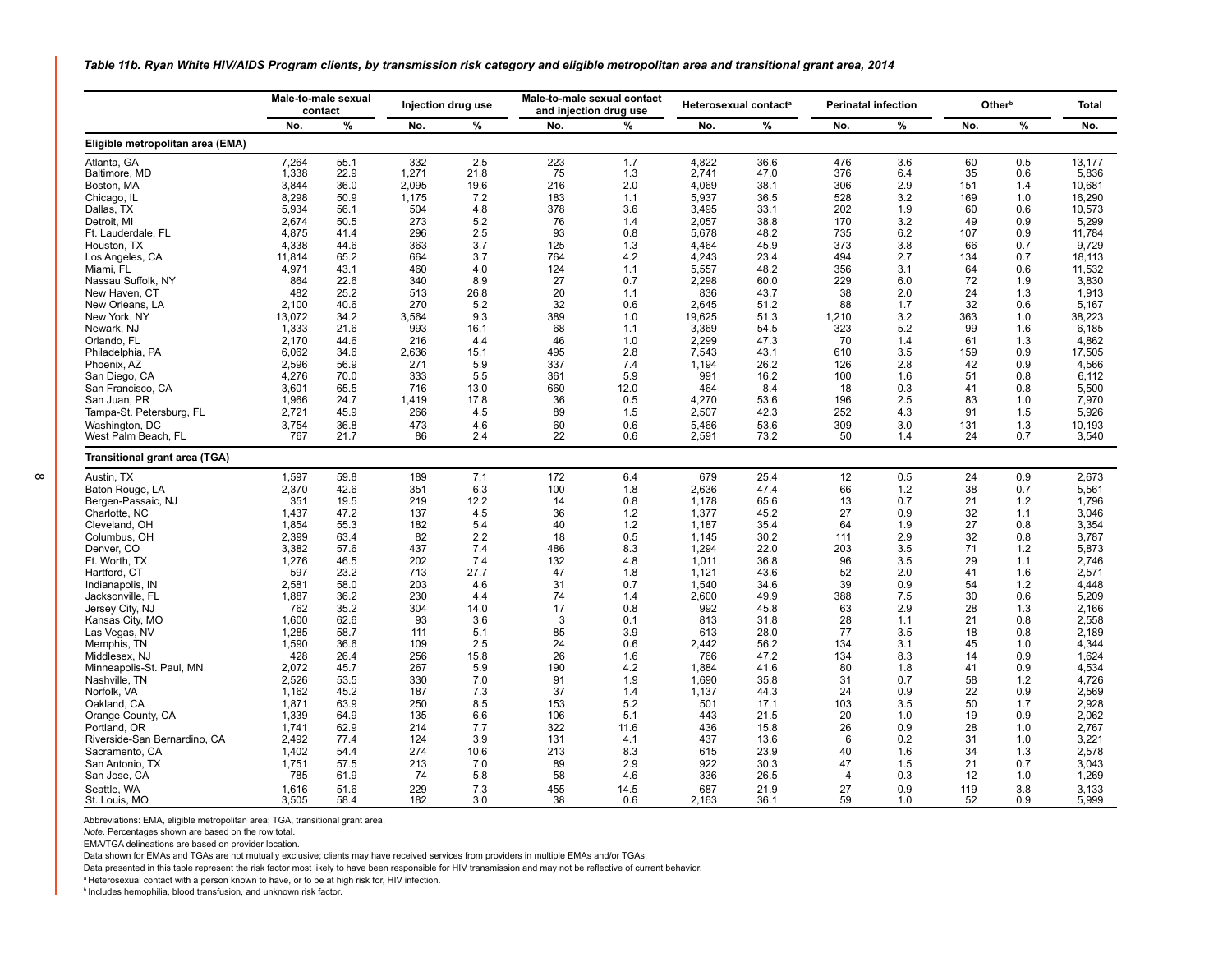<span id="page-8-0"></span>*Table 12c. Retention in care among Ryan White HIV/AIDS Program clients, by year and eligible metropolitan area and transitional grant area, 2010–2014*

|                                                   | 2010            |                 | 2011         |                 |                 |              | 2012            |                  |              | 2013             |                 | 2014         |                 |                 |               |  |
|---------------------------------------------------|-----------------|-----------------|--------------|-----------------|-----------------|--------------|-----------------|------------------|--------------|------------------|-----------------|--------------|-----------------|-----------------|---------------|--|
|                                                   |                 | Retained        |              |                 | <b>Retained</b> |              |                 | Retained         |              |                  | Retained        |              |                 | <b>Retained</b> |               |  |
|                                                   | Total No.       | No.             | %            | Total No.       | No.             | %            | Total No.       | No.              | %            | <b>Total No.</b> | No.             | %            | Total No.       | No.             | $\frac{0}{0}$ |  |
| Eligible metropolitan area (EMA)                  |                 |                 |              |                 |                 |              |                 |                  |              |                  |                 |              |                 |                 |               |  |
| Atlanta, GA                                       | 9,107           | 7,776<br>5,553  | 85.4<br>87.2 | 9,251<br>6,314  | 7,952<br>5,235  | 86.0<br>82.9 | 9,703<br>6,730  | 8,365<br>5,751   | 86.2<br>85.5 | 10,372<br>7,493  | 9,020<br>6,151  | 87.0         | 10,739<br>5,955 | 9,300           | 86.6<br>83.9  |  |
| Baltimore, MD<br>Boston, MA                       | 6,371<br>3,899  | 3.463           | 88.8         | 3.907           | 3.493           | 89.4         | 4,675           | 4,096            | 87.6         | 4.908            | 4,293           | 82.1<br>87.5 | 5,339           | 4,994<br>4,576  | 85.7          |  |
| Chicago, IL                                       | 6,371           | 5,195           | 81.5         | 11.044          | 9.140           | 82.8         | 12,025          | 9,753            | 81.1         | 11,531           | 8,969           | 77.8         | 11,674          | 9,292           | 79.6          |  |
| Dallas, TX                                        | 3.440           | 2.955           | 85.9         | 3,621           | 2.824           | 78.0         | 4,282           | 3,250            | 75.9         | 4.343            | 3.683           | 84.8         | 4,598           | 3,783           | 82.3          |  |
| Detroit. MI                                       | 3.246           | 2.508           | 77.3         | 3.618           | 2.731           | 75.5         | 3,678           | 2.805            | 76.3         | 2.364            | 1.741           | 73.7         | 2.098           | 1.463           | 69.7          |  |
| Ft. Lauderdale, FL                                | 3,886           | 3,297           | 84.8         | 3.788           | 2.982           | 78.7         | 5,343           | 4.539            | 85.0         | 4.626            | 3.759           | 81.3         | 4,922           | 4,021           | 81.7          |  |
| Houston, TX                                       | 6,337           | 4,518           | 71.3         | 6,320           | 4,556           | 72.1         | 4,644           | 3,014            | 64.9         | 6.411            | 4,670           | 72.8         | 7,065           | 5,007           | 70.9          |  |
| Los Angeles, CA                                   | 13.983          | 11.809          | 84.5         | 15.780          | 13.103          | 83.0         | 17,358          | 14.313           | 82.5         | 11.327           | 8.574           | 75.7         | 9.722           | 7.278           | 74.9          |  |
| Miami, FL                                         | 7,442           | 6,239           | 83.8         | 7,798           | 6,504           | 83.4         | 8,133           | 6,577            | 80.9         | 7,332            | 5,513           | 75.2         | 7,632           | 6,166           | 80.8          |  |
| Nassau Suffolk, NY                                | 981             | 808             | 82.4         | 1.116           | 945             | 84.7         | 734             | 526              | 71.7         | 1.030            | 853             | 82.8         | 1,127           | 877             | 77.8          |  |
| New Haven, CT                                     | 1.430           | 1,232           | 86.2         | 1.634           | 1.386           | 84.8         | 2,067           | 1,798            | 87.0         | 1,329            | 1.144           | 86.1         | 1,299           | 1.111           | 85.5          |  |
| New Orleans, LA<br>New York, NY                   | 2,882<br>28.580 | 2,453<br>21,161 | 85.1<br>74.0 | 3.005<br>25.984 | 2,361<br>21,441 | 78.6<br>82.5 | 2,678<br>24,192 | 2,075<br>20,065  | 77.5<br>82.9 | 2.454<br>22,495  | 1,812<br>18.892 | 73.8<br>84.0 | 2,574<br>23,083 | 1,832<br>19.474 | 71.2<br>84.4  |  |
| Newark, NJ                                        | 4,606           | 3,550           | 77.1         | 4,336           | 3,080           | 71.0         | 3,512           | 2,729            | 77.7         | 3,596            | 2,895           | 80.5         | 3,232           | 2.365           | 73.2          |  |
| Orlando, FL                                       | 2.114           | 1,724           | 81.6         | 2,326           | 2.034           | 87.5         | 2,339           | 2.033            | 86.9         | 2.223            | 880             | 39.6         | 2,397           | 1.970           | 82.2          |  |
| Philadelphia, PA                                  | 10,908          | 9.351           | 85.7         | 11.723          | 9.996           | 85.3         | 12.098          | 10.314           | 85.3         | 12.524           | 10.701          | 85.4         | 12.695          | 10.885          | 85.7          |  |
| Phoenix, AZ                                       | 63              | 35              | 55.6         | 900             | 783             | 87.0         | 1,107           | 917              | 82.8         | 1,021            | 891             | 87.3         | 849             | 499             | 58.8          |  |
| San Diego, CA                                     | 3,851           | 3,097           | 80.4         | 4,664           | 3,979           | 85.3         | 4,267           | 3,327            | 78.0         | 4.541            | 3,752           | 82.6         | 4,687           | 3,751           | 80.0          |  |
| San Francisco, CA                                 | 3,681           | 2,979           | 80.9         | 4,240           | 3.430           | 80.9         | 3,904           | 2,997            | 76.8         | 2.914            | 1,957           | 67.2         | 2.554           | 1,537           | 60.2          |  |
| San Juan, PR                                      | 3,474           | 3,097           | 89.2         | 3,693           | 3,236           | 87.6         | 4,289           | 3,977            | 92.7         | 5,681            | 5,227           | 92.0         | 5,767           | 5,260           | 91.2          |  |
| Tampa-St. Petersburg, FL                          | 3.062           | 2.432           | 79.4         | 3.239           | 2.625           | 81.0         | 2,873           | 2,389            | 83.2         | 3.658            | 2.885           | 78.9         | 3.497           | 2.883           | 82.4          |  |
| Washington, DC                                    | 8,824<br>2,619  | 7,318<br>2,155  | 82.9<br>82.3 | 8.750<br>2,581  | 7.257<br>2,160  | 82.9<br>83.7 | 8,335<br>2,277  | 6.966            | 83.6<br>80.6 | 8.639<br>941     | 7,216<br>577    | 83.5<br>61.3 | 8,651<br>1,912  | 7,007<br>1,593  | 81.0<br>83.3  |  |
| West Palm Beach, FL<br>Subtotal EMAs <sup>a</sup> | 140,538         | 114.189         | 81.3         | 149.014         | 122,728         | 82.4         | 150,333         | 1,836<br>123.662 | 82.3         | 143,579          | 115,919         | 80.7         | 142,558         | 115,717         | 81.2          |  |
|                                                   |                 |                 |              |                 |                 |              |                 |                  |              |                  |                 |              |                 |                 |               |  |
| Transitional grant area (TGA)                     |                 |                 |              |                 |                 |              |                 |                  |              |                  |                 |              |                 |                 |               |  |
| Austin. TX<br>Baton Rouge, LA                     | 1,300<br>2,255  | 1,168<br>1,943  | 89.9<br>86.2 | 1,415<br>2,140  | 1,268<br>1,704  | 89.6<br>79.6 | 1,420<br>2,487  | 1,275<br>2,150   | 89.8<br>86.5 | 1,620<br>1,606   | 1,371<br>1,037  | 84.6<br>64.6 | 1,587<br>1,910  | 1,387<br>1,236  | 87.4<br>64.7  |  |
| Bergen-Passaic, NJ                                | 767             | 648             | 84.5         | 783             | 646             | 82.5         | 816             | 684              | 83.8         | 821              | 696             | 84.8         | 629             | 528             | 83.9          |  |
| Charlotte, NC                                     | 1,711           | 1,382           | 80.8         | 1,634           | 1,348           | 82.5         | 1,988           | 1,673            | 84.2         | 2,118            | 1,747           | 82.5         | 2,101           | 1,761           | 83.8          |  |
| Cleveland, OH                                     | 2,396           | 1,949           | 81.3         | 2,215           | 1,817           | 82.0         | 2,362           | 1,822            | 77.1         | 2,486            | 1,892           | 76.1         | 2,174           | 1,474           | 67.8          |  |
| Columbus, OH                                      | 382             | 324             | 84.8         | 906             | 800             | 88.3         | 1,856           | 1,307            | 70.4         | 2,956            | 2,293           | 77.6         | 2,510           | 1,784           | 71.1          |  |
| Denver, CO                                        | 2,997           | 2,475           | 82.6         | 2.611           | 2,090           | 80.1         | 2,538           | 2,071            | 81.6         | 3,124            | 2,549           | 81.6         | 3,403           | 2,792           | 82.1          |  |
| Ft. Worth, TX                                     | 1,528           | 1,373           | 89.9         | 1,675           | 1,363           | 81.4         | 1,521           | 1,289            | 84.8         | 1,573            | 1,361           | 86.5         | 1,557           | 1,347           | 86.5          |  |
| Hartford, CT<br>Indianapolis, IN                  | 1,470<br>704    | 1,210<br>442    | 82.3<br>62.8 | 1,590<br>210    | 1,304<br>98     | 82.0<br>46.7 | 1,849<br>694    | 1,578<br>383     | 85.3<br>55.2 | 1,769<br>763     | 1,532<br>497    | 86.6<br>65.1 | 1,775<br>2.685  | 1,524<br>2.000  | 85.9<br>74.5  |  |
| Jacksonville, FL                                  | 2.892           | 2,322           | 80.3         | 2.902           | 2.221           | 76.5         | 2.709           | 2.003            | 73.9         | 2.872            | 2.398           | 83.5         | 2.984           | 2.383           | 79.9          |  |
| Jersey City, NJ                                   | 1,529           | 1,352           | 88.4         | 1,511           | 1,341           | 88.8         | 1,487           | 1,329            | 89.4         | 1.521            | 1,381           | 90.8         | 1.545           | 1.410           | 91.3          |  |
| Kansas City, MO                                   | 1.072           | 911             | 85.0         | 884             | 664             | 75.1         | 939             | 778              | 82.9         | 1.121            | 965             | 86.1         | 646             | 262             | 40.6          |  |
| Las Vegas, NV                                     | 496             | 279             | 56.3         | 477             | 274             | 57.4         | 450             | 302              | 67.1         | 644              | 336             | 52.2         | 837             | 424             | 50.7          |  |
| Memphis, TN                                       | 2,610           | 2,251           | 86.3         | 2.782           | 2.413           | 86.7         | 2,301           | 2.016            | 87.6         | 2.118            | 1.866           | 88.1         | 1.996           | 1.728           | 86.6          |  |
| Middlesex, NJ                                     | 920             | 789             | 85.8         | 883             | 771             | 87.3         | 797             | 692              | 86.8         | 743              | 644             | 86.7         | 703             | 519             | 73.8          |  |
| Minneapolis-St. Paul, MN                          | 2,099           | 1,796           | 85.6         | 1.969           | 1.560           | 79.2         | 1,888           | 1,429            | 75.7         | 2.343            | 1,952           | 83.3         | 1,947           | 1,492           | 76.6          |  |
| Nashville, TN<br>Norfolk, VA                      | 2.841<br>1.162  | 2.470<br>886    | 86.9<br>76.3 | 1.365<br>1.265  | 1.145<br>953    | 83.9<br>75.3 | 1.229<br>1,208  | 1.035<br>912     | 84.2<br>75.5 | 1.118<br>1,313   | 922<br>874      | 82.5<br>66.6 | 1.865<br>1,067  | 1.521<br>458    | 81.6<br>42.9  |  |
| Oakland, CA                                       | 2,514           | 2,103           | 83.7         | 2.806           | 2.319           | 82.6         | 2,791           | 2,306            | 82.6         | 2.315            | 1,310           | 56.6         | 1,808           | 1,013           | 56.0          |  |
| Orange County, CA                                 | 1.436           | 1.248           | 86.9         | 1.535           | 1.315           | 85.7         | 1.482           | 1.302            | 87.9         | 1.297            | 1.165           | 89.8         | 1.106           | 789             | 71.3          |  |
| Portland, OR                                      | 1,244           | 1,111           | 89.3         | 1,340           | 1,262           | 94.2         | 1,377           | 1,314            | 95.4         | 1,415            | 1,182           | 83.5         | 1,199           | 993             | 82.8          |  |
| Riverside-San Bernardino, CA                      | 2.443           | 2.047           | 83.8         | 2.399           | 2.038           | 85.0         | 2,203           | 1,723            | 78.2         | 1.446            | 859             | 59.4         | 738             | 380             | 51.5          |  |
| Sacramento, CA                                    | 1,960           | 1,722           | 87.9         | 2,105           | 1,816           | 86.3         | 2,271           | 1,959            | 86.3         | 2,209            | 1,911           | 86.5         | 2,542           | 1,904           | 74.9          |  |
| San Antonio, TX                                   | 1,223           | 962             | 78.7         | 1.208           | 977             | 80.9         | 1,420           | 1,169            | 82.3         | 1,505            | 1,264           | 84.0         | 1,444           | 785             | 54.4          |  |
| San Jose, CA                                      | 1.058           | 830             | 78.5         | 1.088           | 882             | 81.1         | 1.031           | 771              | 74.8         | 698              | 546             | 78.2         | 627             | 280             | 44.7          |  |
| Seattle, WA                                       | 2,603           | 2,211           | 84.9         | 1.716           | 1.453           | 84.7         | 1,588           | 1,024            | 64.5         | 1.215            | 493             | 40.6         | 1,352           | 1,118           | 82.7          |  |
| St. Louis, MO                                     | 2,158           | 1,772           | 82.1         | 1,433           | 1,050           | 73.3         | 1,348           | 898              | 66.6         | 1,701            | 1,322           | 77.7         | 1,676           | 988             | 59.0          |  |
| Subtotal TGAs <sup>®</sup>                        | 47,556          | 39.809          | 83.7         | 44,686          | 36,766          | 82.3         | 45,672          | 36.904           | 80.8         | 46,246           | 36,220          | 78.3         | 45.892          | 33,939          | 74.0          |  |
| Total all EMAs and TGAs <sup>a</sup>              | 186.659         | 152.786         | 81.9         | 192.187         | 158,247         | 82.3         | 193,538         | 158.525          | 81.9         | 188,423          | 151.067         | 80.2         | 185.867         | 147.818         | 79.5          |  |

Abbreviations: EMA, eligible metropolitan area; TGA, transitional grant area.

*Note.* EMA/TGA delineations are based on provider location.

Data shown for individual EMAs and TGAs are not mutually exclusive; clients may have received services from providers in multiple EMAs and/or TGAs.<br>Retention in care was based on data for PLWH who had at least 1 outpatient

values in each column do not sum to the column subtotals and total.